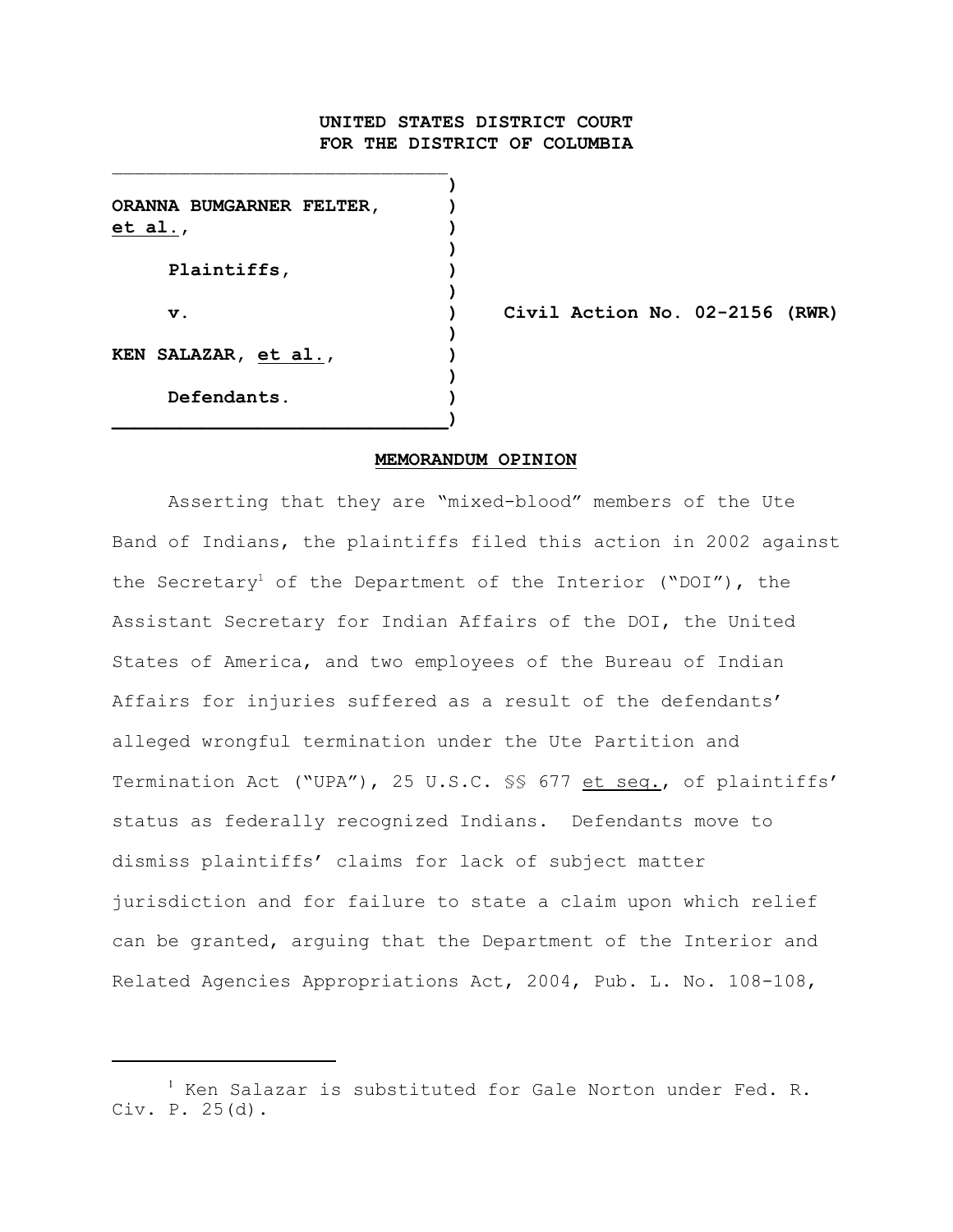117 Stat. 1241 (2003) ("P.L. 108-108"), did not revive plaintiffs' claims for which the limitations period had expired, and that prior judgments preclude the plaintiffs' claim for an accounting. Although P.L. 108-108 does apply retroactively to claims of trust mismanagement in litigation pending at the time of its enactment, the plaintiffs are collaterally estopped from arguing that they are entitled to an accounting due to the defendants' mismanagement of trust assets because prior litigation to which the plaintiffs are bound resolved that the UPA terminated the government's trust obligations. Thus, the defendants' motion to dismiss will be granted.

#### BACKGROUND

The background of this case is fully discussed in Felter v. Norton, 412 F. Supp. 2d 118 (D.D.C. 2006) and Felter v. Kempthorne, 473 F.3d 1255, 1257-59 (D.C. Cir. 2007). Briefly, the plaintiffs allege that their federal status as recognized Ute Indians was unlawfully terminated by the UPA. In 1954, the Ute Tribe's General Council voted to categorize members of the tribe as either "full-bloods" or "mixed-bloods" and to separate the assets of the two groups. In response to the vote, Congress passed the UPA, under which full-bloods were defined as Ute members whose ancestry was at least one-half Ute Indian and over one-half Indian. 25 U.S.C. § 677a(b). Mixed-bloods were defined as Ute members who did not have sufficient Ute or Indian ancestry

 $- 2 -$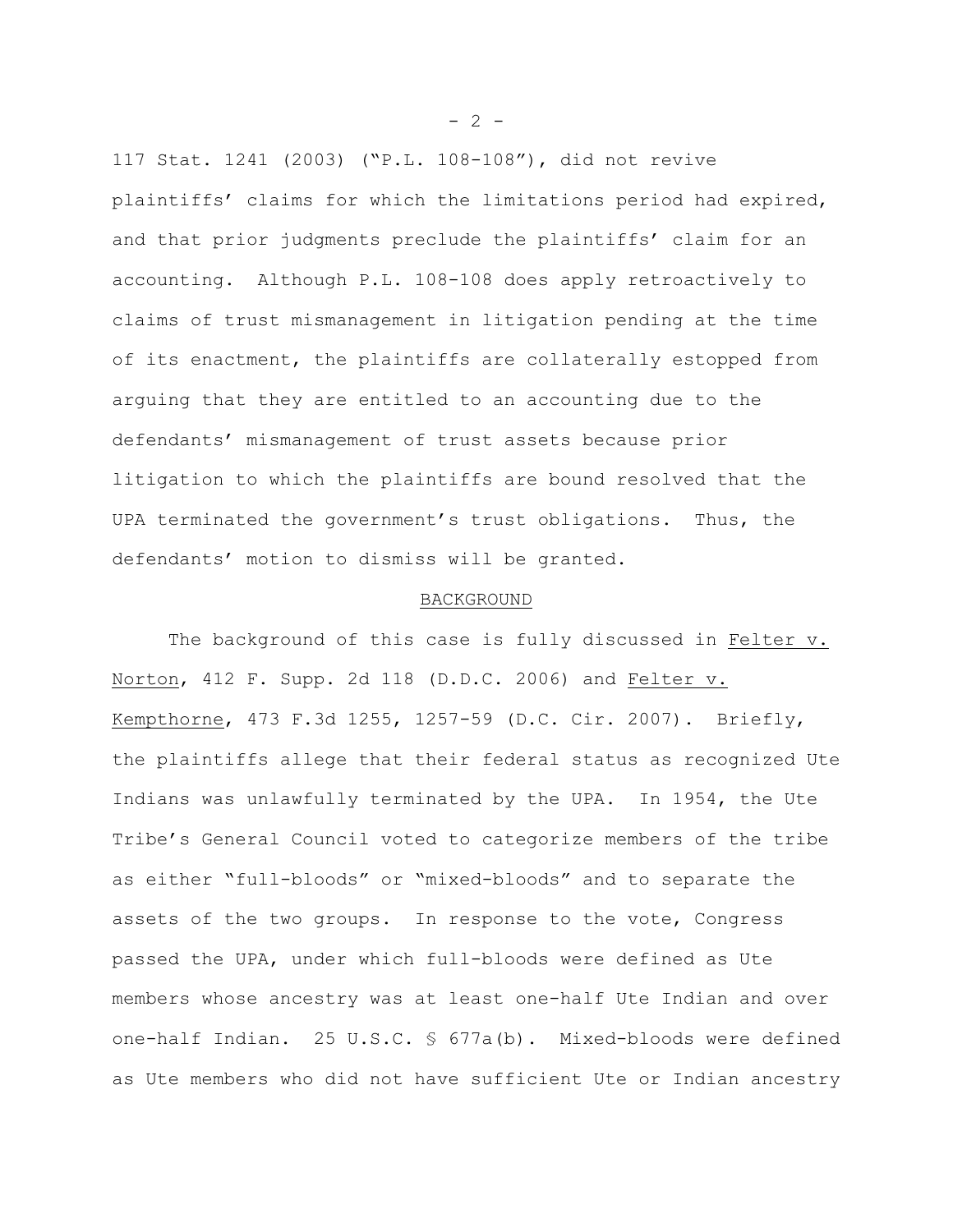to qualify as full-bloods. 25 U.S.C. § 677a(c). The UPA formally distributed the reservation's assets between the mixedbloods and the full-bloods, terminated the mixed-bloods' rights to a \$32,000,000 Indian Claims Commission ("ICC") judgment because the mixed-bloods were no longer considered members of the Ute Tribe after the UPA, and terminated the mixed-bloods' status as federally recognized Indians. As required by the UPA, the Secretary of the Interior then published in the Federal Register the list of the 490 mixed-bloods, 21 Fed. Reg. 2208-04, and the corresponding federal policy of terminating supervision over the affairs of the mixed-bloods and their status as federally recognized Indians, effective as of August 27, 1961. 26 Fed. Reg. 8042-03.

Plaintiffs' complaint seeks a judgment declaring that the 1961 list of the 490 mixed-bloods unlawfully terminated their status as recognized Ute Indians and is void; restoring their rights retroactively to their reservation assets wrongfully distributed under the UPA; restoring to their status as Uinta Indians the Uinta who were minors in 1961 and not listed among the 490; awarding the 490 damages for their loss of status as Indians under the UPA, for breach of trust and for the violation of the due process clause of the Fifth Amendment; and ordering an accounting of the \$32,000,000 ICC judgment allocated to the Colorado bands of Ute Indians. (Am. Compl. 61-64.) Earlier, the

- 3 -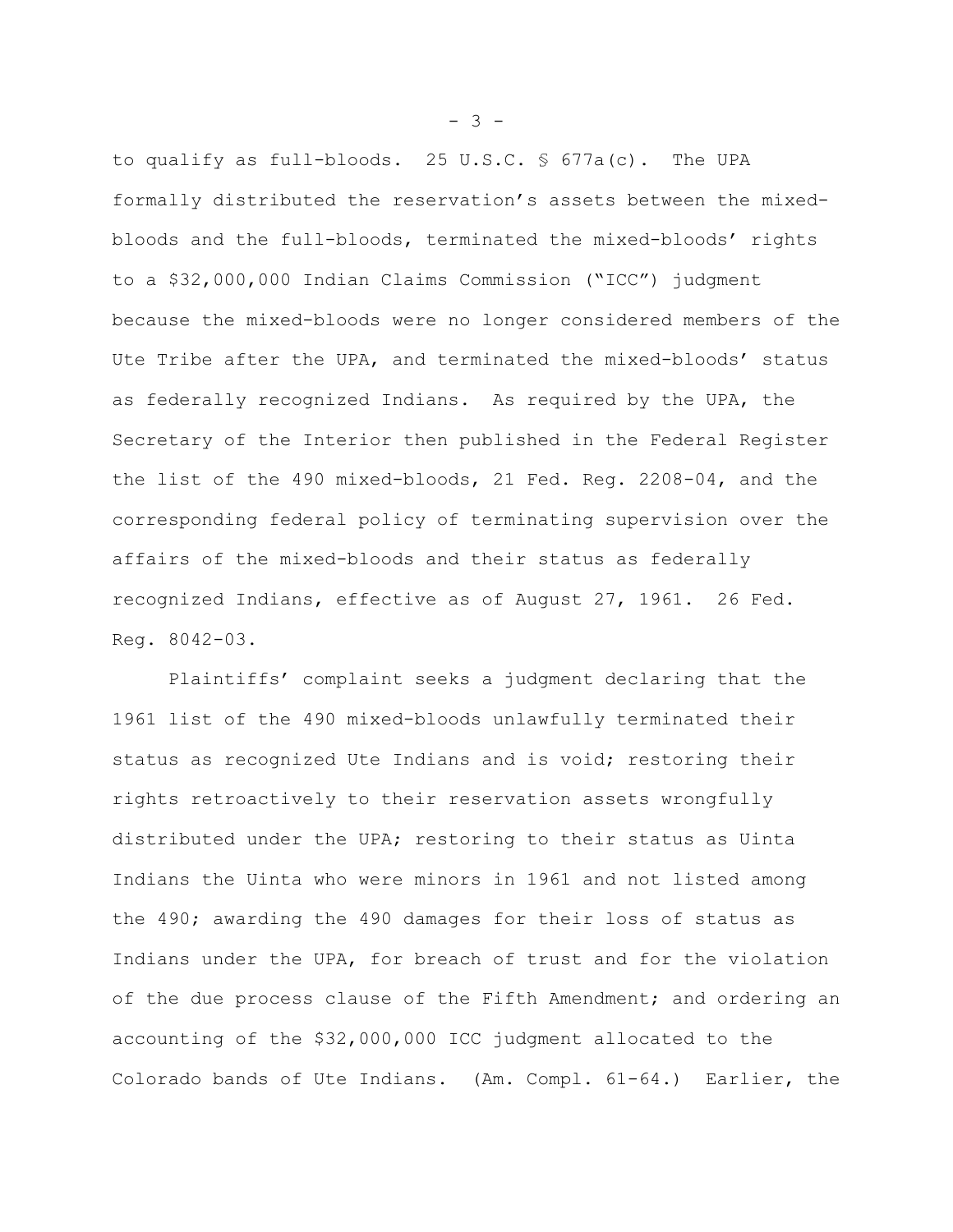defendants' motion to dismiss all claims was granted because the plaintiffs did not allege any acts that the defendants committed within the six-year statute of limitations period under 28 U.S.C. § 2401(a), and failed to justify the application of any exception to allow them to file this action outside the limitations period. Felter, 412 F. Supp. 2d at 125-27.

On appeal, the plaintiffs raised a new issue, arguing that P.L. 108-108 "preserve[d] [their] claims." Felter, 473 F.3d at 1260. The D.C. Circuit agreed that the plaintiffs' claims had accrued in the 1950s and 1960s, that there were no continuous violations that made the complaint timely filed, and that equitable tolling of the statute of limitations did not apply. However, the court remanded the case "to determine whether [P.L.] 108-108 applies to any of Felter's claims." Id. at 1259-61.

On remand, the defendants move to dismiss under Federal Rules of Civil Procedure 12(b)(1) and (6), arguing that P.L. 108-108 does not apply to Count  $8,^2$  a claim for an accounting, because the plaintiffs' expired claim was not revived. (Defs.' Mem. of P. & A. in Supp. of Defs.' Renewed Mot. to Dis. ("Defs.' Renewed Mem.") at 5, 8, 10.) The defendants also argue that even if P.L. 108-108 revived the plaintiffs'

 $-4 -$ 

 $2$  The defendants move to dismiss all of the plaintiffs' claims, not just Count 8. However, the plaintiffs' opposition did not address the defendants' motion to dismiss as to Counts 1 through 7. Therefore, the defendants' motion is deemed conceded as to Counts 1 through 7. See Peter B. v. CIA, 620 F. Supp. 2d 58, 70 (D.D.C. 2009).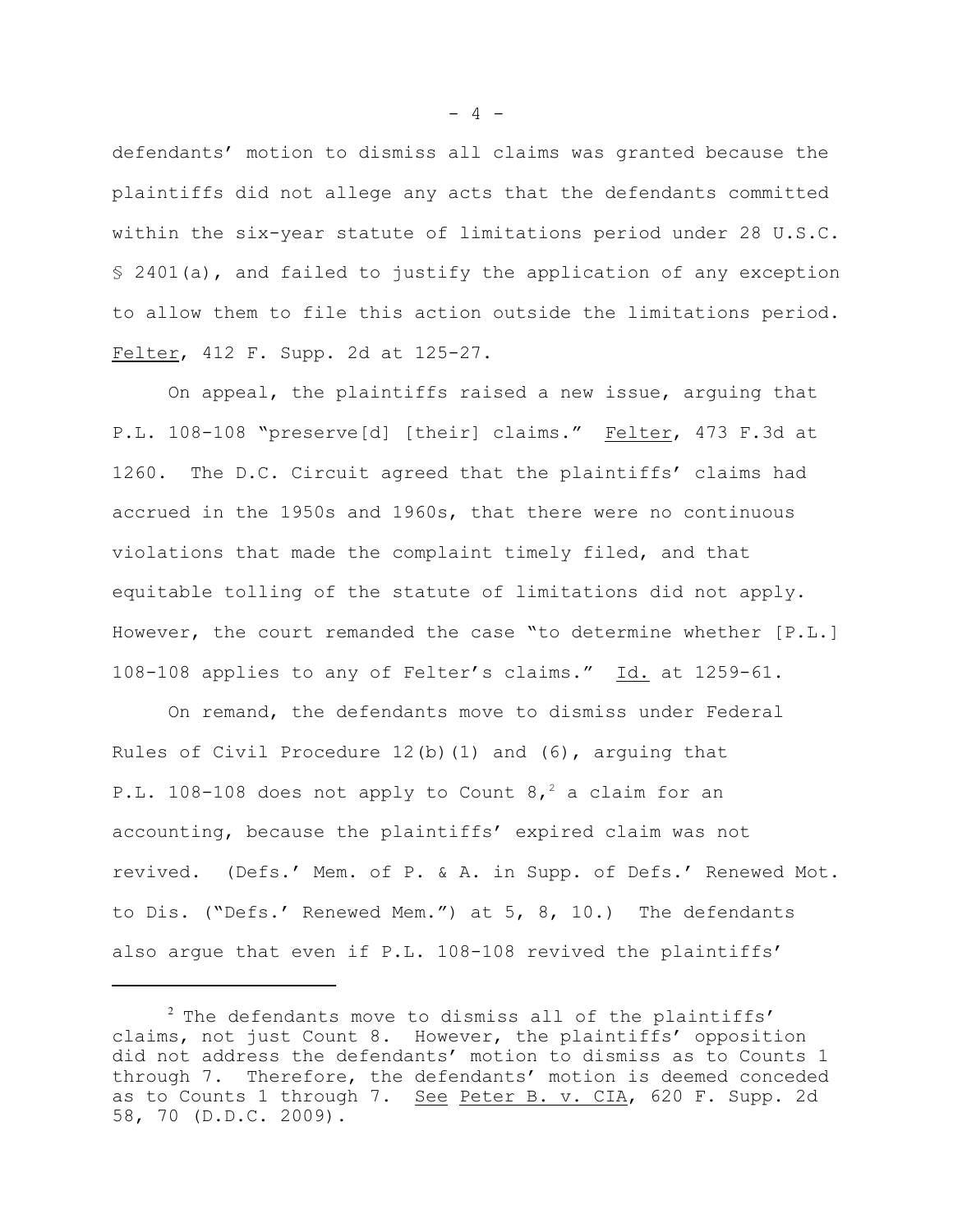claim, it would still be barred by collateral estoppel because Affiliated Ute Citizens of Utah v. United States, 406 U.S. 128 (1972), resolved that the UPA terminated the Secretary of the Interior's responsibility over divisible tribal assets, including the mixed-blood's share of the ICC judgment. (Defs.' Renewed Mem. at 12 n.8; Defs.' Mem. of P. & A. in Supp. of Defs.' Mot. to Dis. at 14.) The plaintiffs oppose the defendants' renewed motion to dismiss, arguing that P.L. 108-108 revives their accounting claim and that they are not collaterally estopped from bringing the claim. (Pls.' Opp'n to Defs.' Renewed Mot. to Dis. at 20; Pls.' Suppl. Mem. in Opp'n to Defs.' Mot. to Dis. at 9- 15.)

#### DISCUSSION

Whether the statute of limitations expired for the plaintiffs' claim for an accounting should be analyzed under Rule 12(b)(6) for failure to state a claim. See Felter, 412 F. Supp. 2d at 124. The affirmative defense of collateral estoppel may also be raised in a Rule  $12(b)$  (6) motion to dismiss when "the defense can either be established from the face of the complaint, matters fairly incorporated within it, and matters susceptible to judicial notice." Mitchell v. United States, Civ. Action No. 05- 916 (RWR), 2007 WL 148781, at \*2 n.2 (D.D.C. Jan. 16, 2007). "A Rule  $12(b)$  (6) motion tests the legal sufficiency of a complaint. . . ." Browning v. Clinton, 292 F.3d 235, 242 (D.C. Cir. 2002). In a motion to dismiss for failure to state a claim

 $-5 -$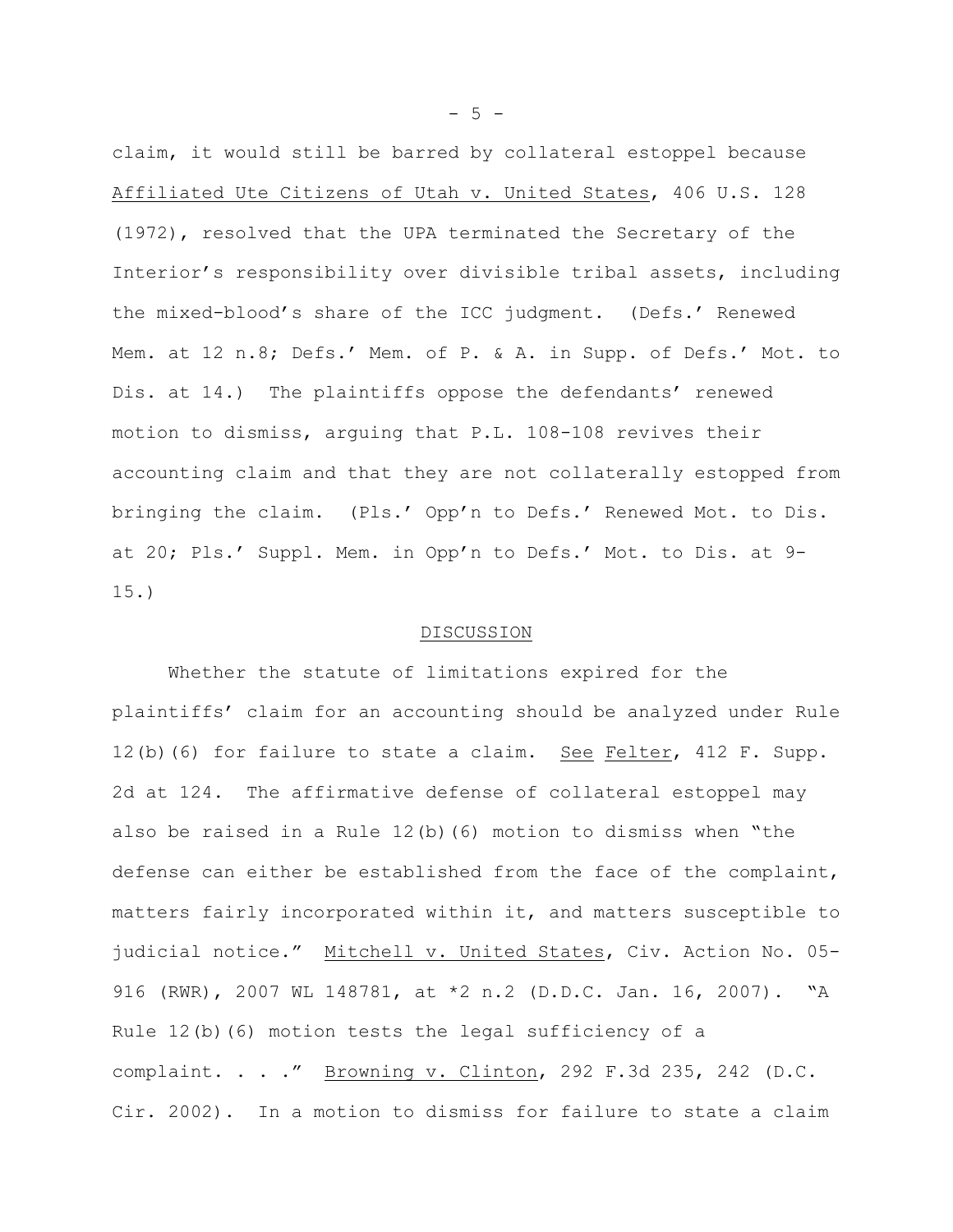under Rule 12(b)(6), the complaint must be construed in the light most favorable to the plaintiff and "the court must assume the truth of all well-pleaded allegations." Warren v. District of Columbia, 353 F.3d 36, 39 (D.C. Cir. 2004).

I. REVIVAL OF CLAIM UNDER P.L. 108-108

Congress included in P.L. 108-108 a provision which stated that

notwithstanding any other provision of law, the statute of limitations shall not commence to run on any claim, including any claim in litigation pending on the date of the enactment of this Act, concerning losses to or mismanagement of trust funds, until the affected tribe or individual Indian has been furnished with an accounting of such funds from which the beneficiary can determine whether there has been a loss.

Pub. L. No. 108-108, 117 Stat. 1241, 1263. Passed in 2003 while this litigation was pending, this trust fund provision serves to stop the statute of limitations period from beginning to run on claims involving losses or mismanagement of Indian trust funds until an accounting has been provided. The defendants argue, however, that this provision in P.L. 108-108 does not apply retroactively to revive a claim for which the statute of limitations has already expired.

To determine whether a statute applies retroactively, a court "first look[s] for an express command regarding the temporal reach of the statute,  $\ldots$  or, in the absence of language as helpful as that, determine[s] whether a comparably firm conclusion can be reached upon the basis of the normal rules

- 6 -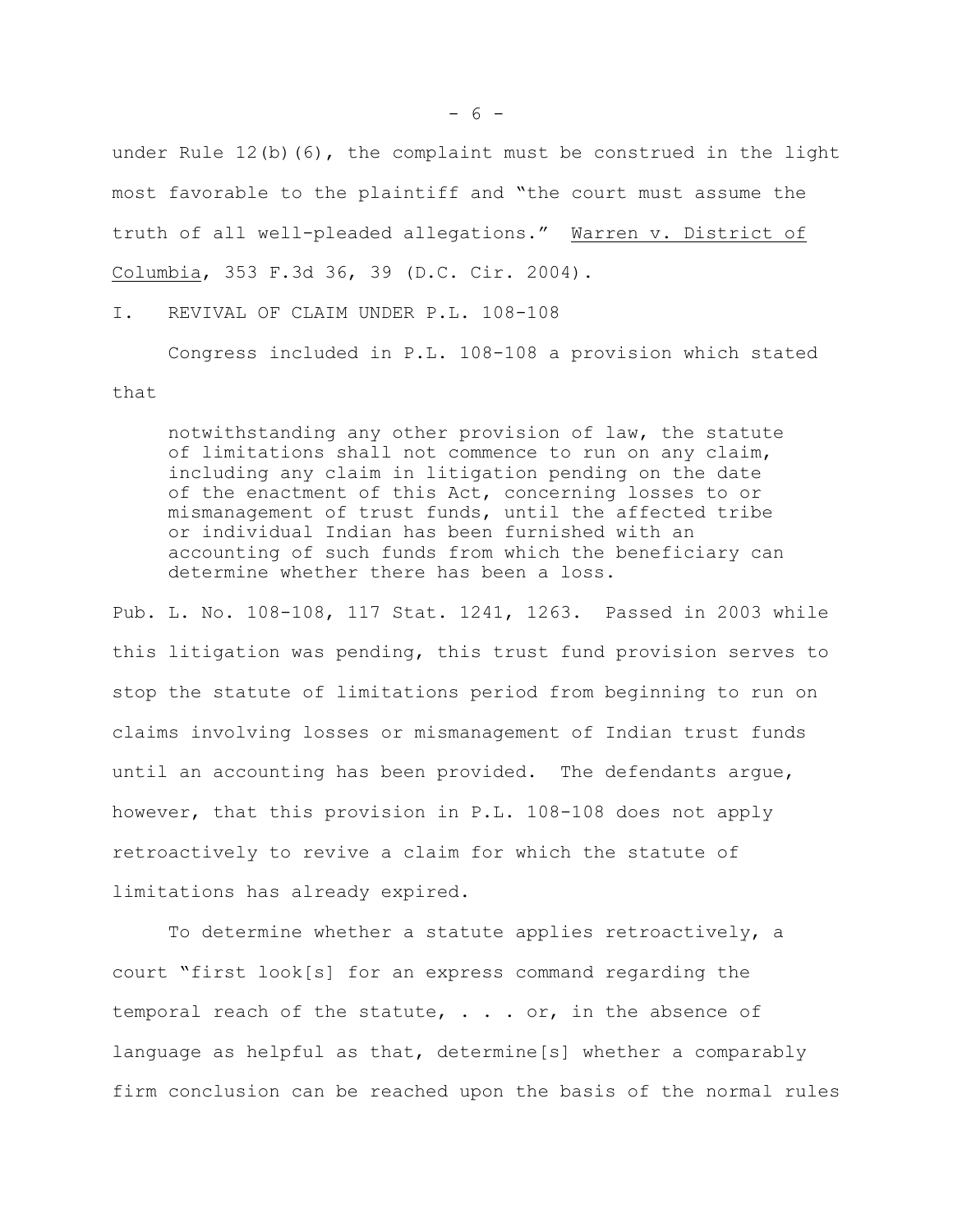of [statutory] construction." Lytes v. D.C. Water & Sewer Auth., 572 F.3d 936, 939 (D.C. Cir. 2009) (internal quotation marks and citations omitted); see also Fernandez-Vargas v. Gonzales, 548 U.S. 30, 37 (2006)); Martin v. Hadix, 527 U.S. 343, 354 (1999) (stating that a court looks for an unambiguous directive that the statute should be applied retroactively). "[C]ases where [the Supreme] Court has found truly 'retroactive' [applicability] adequately authorized by statute have involved statutory language that was so clear that it could sustain only one interpretation.'" INS v. St. Cyr, 533 U.S. 289, 316-17 (2001) (quoting Lindh v. Murphy, 521 U.S. 320, 328 n.4 (1997)). Next, if the statute contains no such express command and a firm conclusion cannot be otherwise reached, the court must determine "whether the new statute would have retroactive effect, *i.e.*, whether it would impair rights a party possessed when he acted, increase a party's liability for past conduct, or impose new duties with respect to transactions already completed." Republic of Austria v. Altmann, 541 U.S. 677, 694 (2004) (quoting Landgraf v. USI Film Prods., 511 U.S. 244, 280 (1994)). Finally, if the statute has a retroactive effect, a court then looks to whether the general "presumption against retroactive legislation [that] is deeply rooted in our jurisprudence," id. at 265, is overcome because "Congress has clearly manifested its intent to the contrary." Hughes Aircraft Co. v. U.S. ex rel. Schumer, 520 U.S. 939, 946 (1997). "The 'principle that the legal effect of

- 7 -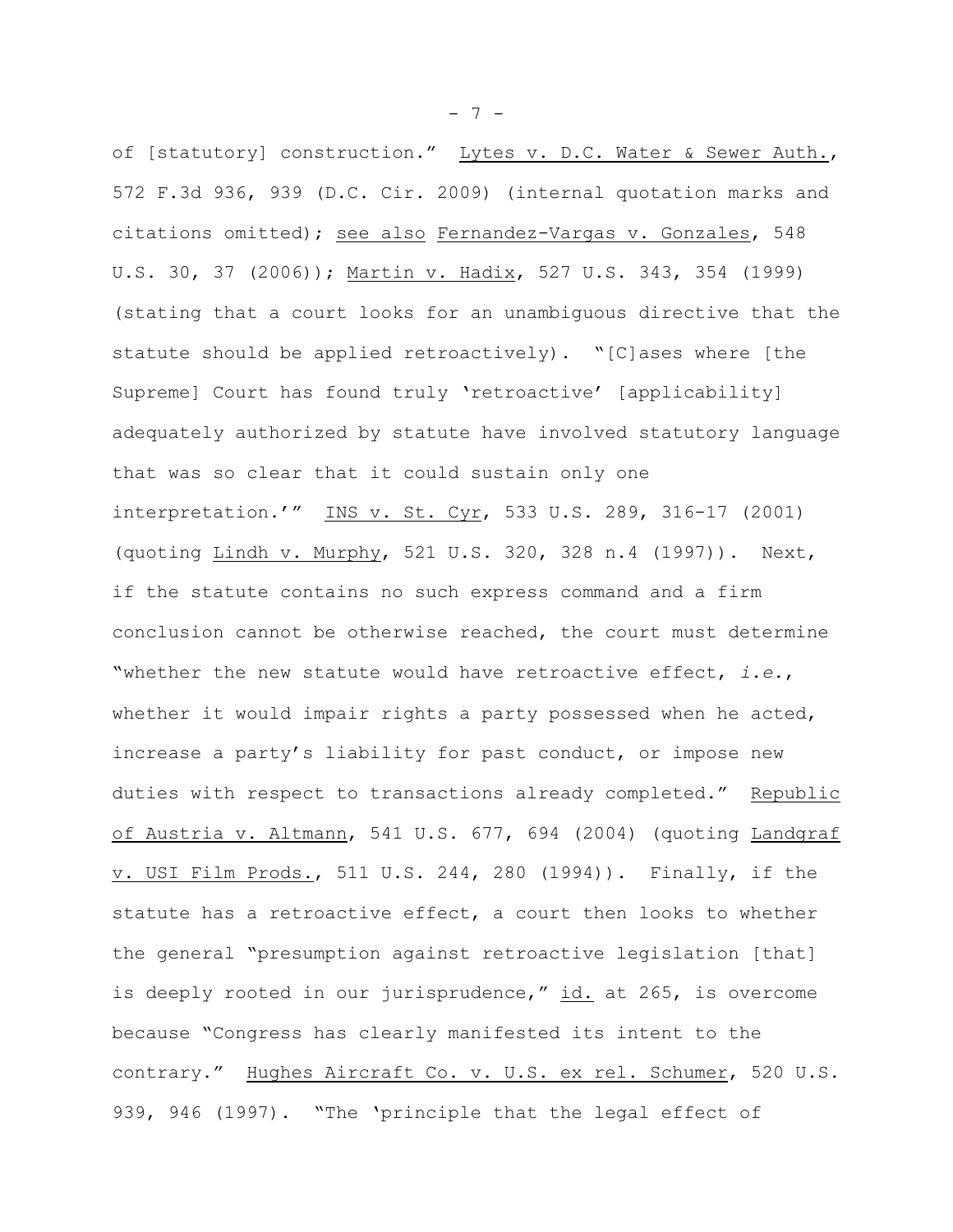conduct should ordinarily be assessed under the law that existed when the conduct took place has timeless and universal appeal.'" Id. at 946 (quoting Landgraf, 511 U.S. at 265). "'Requiring clear intent assures that Congress itself has affirmatively considered the potential unfairness of retroactive application and determined that it is an acceptable price to pay for the countervailing benefits.'" AT&T Corp. v. Hulteen, 129 S. Ct. 1962, 1971 (2009) (quoting Landgraf, 511 U.S. at 272-73). Legislative history can be considered when assessing Congress' intention regarding retroactivity. Lytes, 572 F.3d at 939-40 ("If applying the statute would have such a disfavored effect, then we do not apply it absent clear evidence in the legislative history that the Congress intended retroactive application.").

The defendants argue that Congress did not prescribe that the trust fund provision apply retroactively to revive a timebarred claim, relying on Cobell v. Babbitt, 30 F. Supp. 2d 24 (D.D.C. 1998). Cobell interpreted an earlier version of the Indian trust fund provision which did not contain the language "including any claim in litigation pending on the date of the enactment of this Act."<sup>3</sup> Cobell determined that the phrase

- 8 -

 $3$  The provision at issue in Cobell stated "'[t]hat notwithstanding any other provision of law, the statute of limitations shall not commence to run on any claim concerning losses to or mismanagement of trust funds, until the affected tribe or individual Indian has been furnished with the accounting of such funds[.]'" 30 F. Supp. 2d at 43 (quoting Department of the Interior and Related Agencies Appropriation Act, 1991, Pub. L. No. 101-512, 104 Stat. 1915).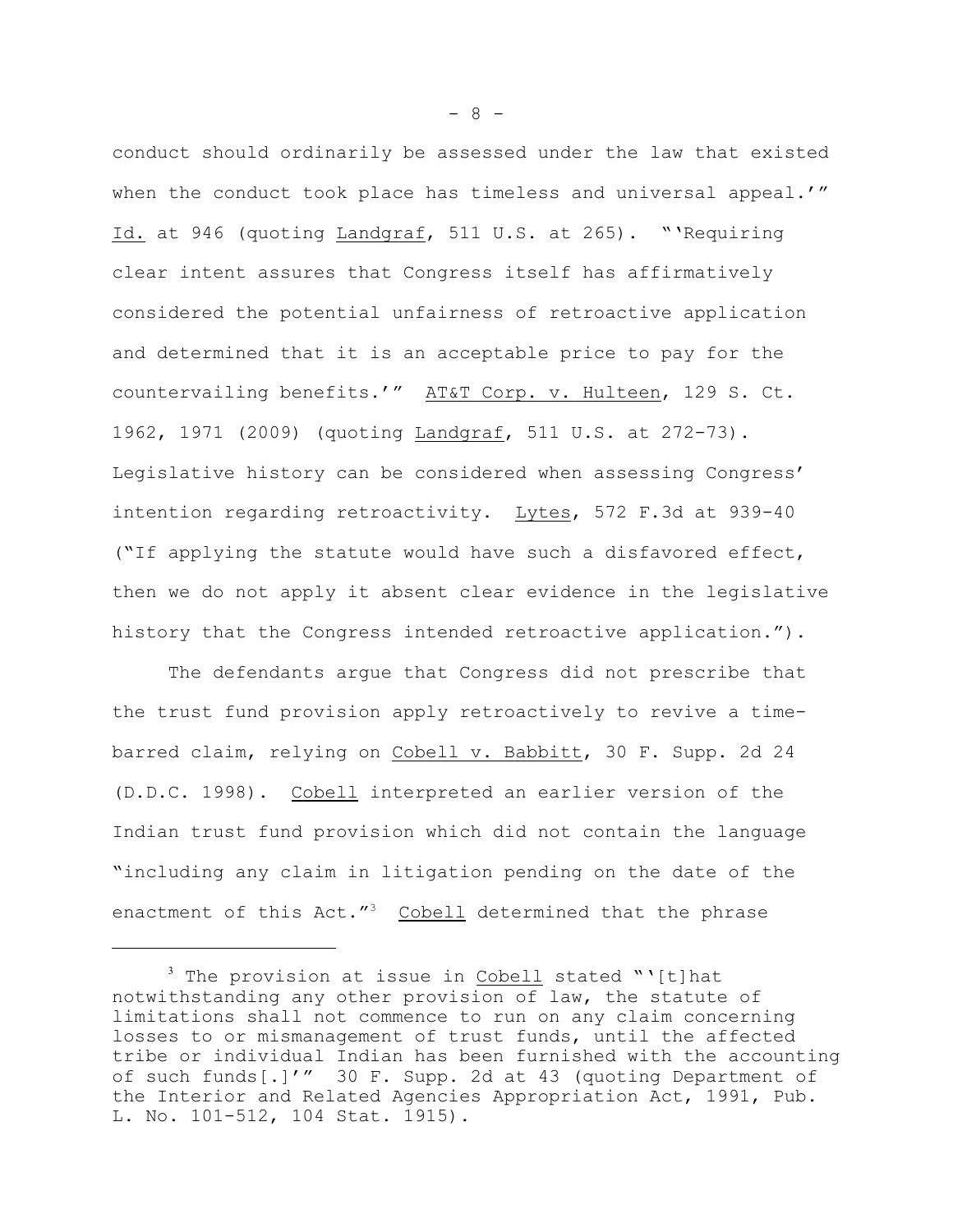"shall not commence to run" prevented the statute of limitations clock from commencing, but concluded that that version of the Indian trust fund provision "was [never] intended to do more than its name suggests. In other words, the provision only tolls a clock that has not commenced running. It cannot revive claims for which the clock stopped running long ago." Cobell, 30 F. Supp. 2d at 44 (considering both the clear language of the earlier provision and its legislative history).

In response, the plaintiffs rely on Shoshone Indian Tribe of the Wind River Reservation v. United States, 364 F.3d 1339 (Fed. Cir. 2004), which interpreted Consolidated Appropriations Resolution, 2003, Pub. L. No. 108-7, 117 Stat. 11. That law and its predecessor considered by the Court of Federal Claims<sup>4</sup> were enacted while the Shoshone litigation was pending, and each contained a provision identical to the one at issue in this case. The Federal Circuit read that provision as preventing the limitations clock for any cause of action for trust fund losses or mismanagement from starting until an accounting takes place. Shoshone, 364 F.3d at 1347 (concluding that the statute "unambiguously delays the commencement of the limitations period until an accounting has been completed that reveals whether a loss has been suffered"). While Shoshone did not specifically

- 9 -

 $4$  Pub. L. No. 106-291, 114 Stat. 922, 939 (2000). See Shoshone Indian Tribe of the Wind River Reservation, Wyoming v. United States, 51 Fed. Cl. 60, 63 (2001).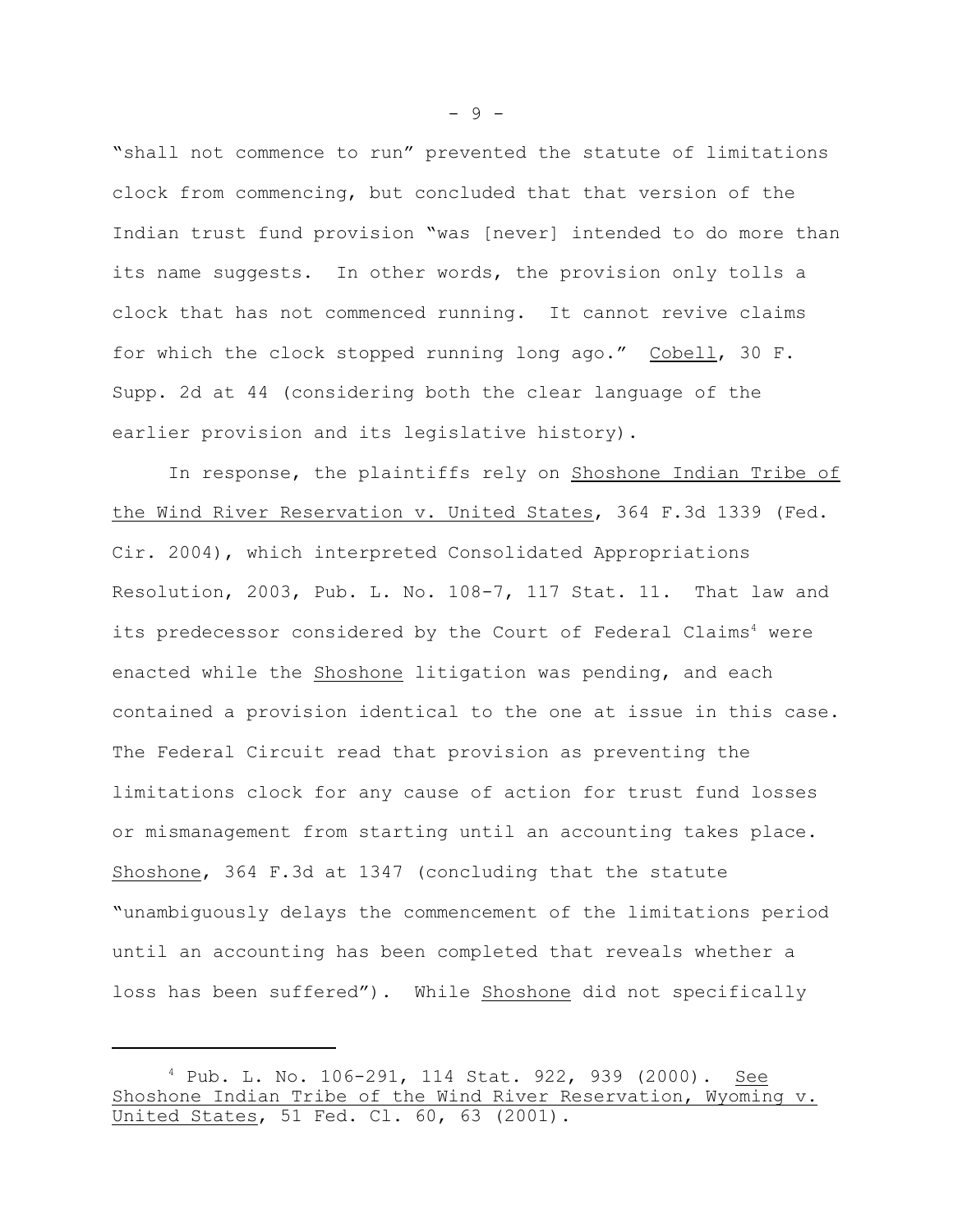discuss revival of an expired claim, or the effect of the phrase "including any claim in litigation pending on the date of the enactment of this Act," Shoshone found that the trust fund provision clearly permitted plaintiffs suing in 1979 to assert claims of mismanagement occurring as far back as 1946 despite the expiration of the limitations period existing in 1946. See Simmons v. United States, 71 Fed. Cl. 188, 193 (Fed. Cl. 2006) (citing Shoshone to conclude that P.L. 108-108 "displaces Section 2501 [a statute of limitations] and can resurrect otherwise barred claims" (internal quotation marks omitted)). Other courts have also adopted Shoshone's interpretation that such a trust fund provision delays the start of the limitations clock. Otoe-Missouria Tribe of Oklahoma v. Kempthorne, Civil Action No. 06-1436, 2008 WL 5205191 (W.D. Okla. Dec. 10, 2008), interpreted a trust fund provision identical to P.L. 108-108 to "clearly express[] an intent to suspend all statutes of limitations until an accounting has been provided." Id. at \*5 (stating without discussing the phrase "including any claim in litigation pending on the date of the enactment of this Act" that even if there was an ambiguity in reading the statute, the ambiguity should be resolved in favor of the Native Americans and application of any limitations period should be deferred until an accounting is completed); see also Tonkawa Tribe of Indians of Okla. v. Kempthorne, Civil Action No. 06-1435, 2009 WL 742896, at \*4 (W.D. Okla. Mar. 17, 2009) (relying on Otoe-Missouria Tribe of

 $- 10 -$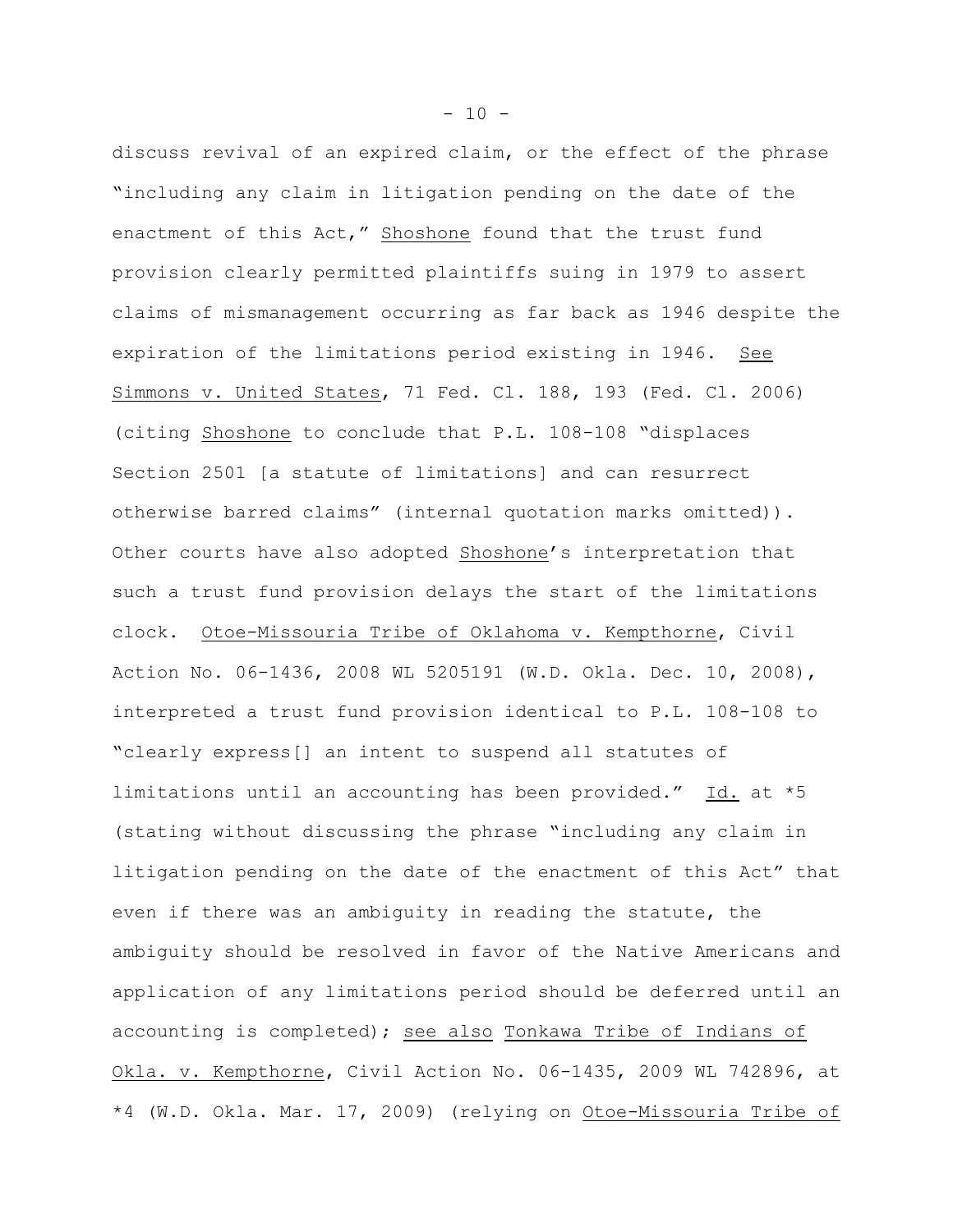Okla.'s interpretation of P.L. 109-54 to conclude that the plaintiff's claims are not time-barred until an accounting has been furnished).

A statute can contain an express command regarding its temporal scope even if does not contain the word "retroactive." Language in a provision stating that it "'shall apply to all proceedings pending on or commenced after the date of enactment . . . unambiguously addresses the temporal reach of the statute.'" Martin, 527 U.S. at 354 (quoting Landgraf, 511 U.S. at 280); see also Sandhvani v. Chertoff, 460 F. Supp. 2d 114, 121 (D.D.C. 2006) (noting that the amendment was retroactive where Congress stated that the change was "effective immediately and applicable to cases in which the final administrative order of removal . . . was issued before, on, or after" the date that the . . . [original] Act was enacted" (internal quotation marks omitted)). Courts have also found the statutory language that "[n]otwithstanding any other provision of law (including any effective date), the term applies regardless of whether the conviction was entered before, on, or after September 30, 1996" to apply retroactively to change the definition of an aggravated felony under the Immigration and Nationality Act, regardless of the conviction date. Martinez v. INS, 523 F.3d 365, 370 (2d Cir. 2008); United States v. Kwan, 407 F.3d 1005, 1009 (9th Cir. 2005).

 $-11 -$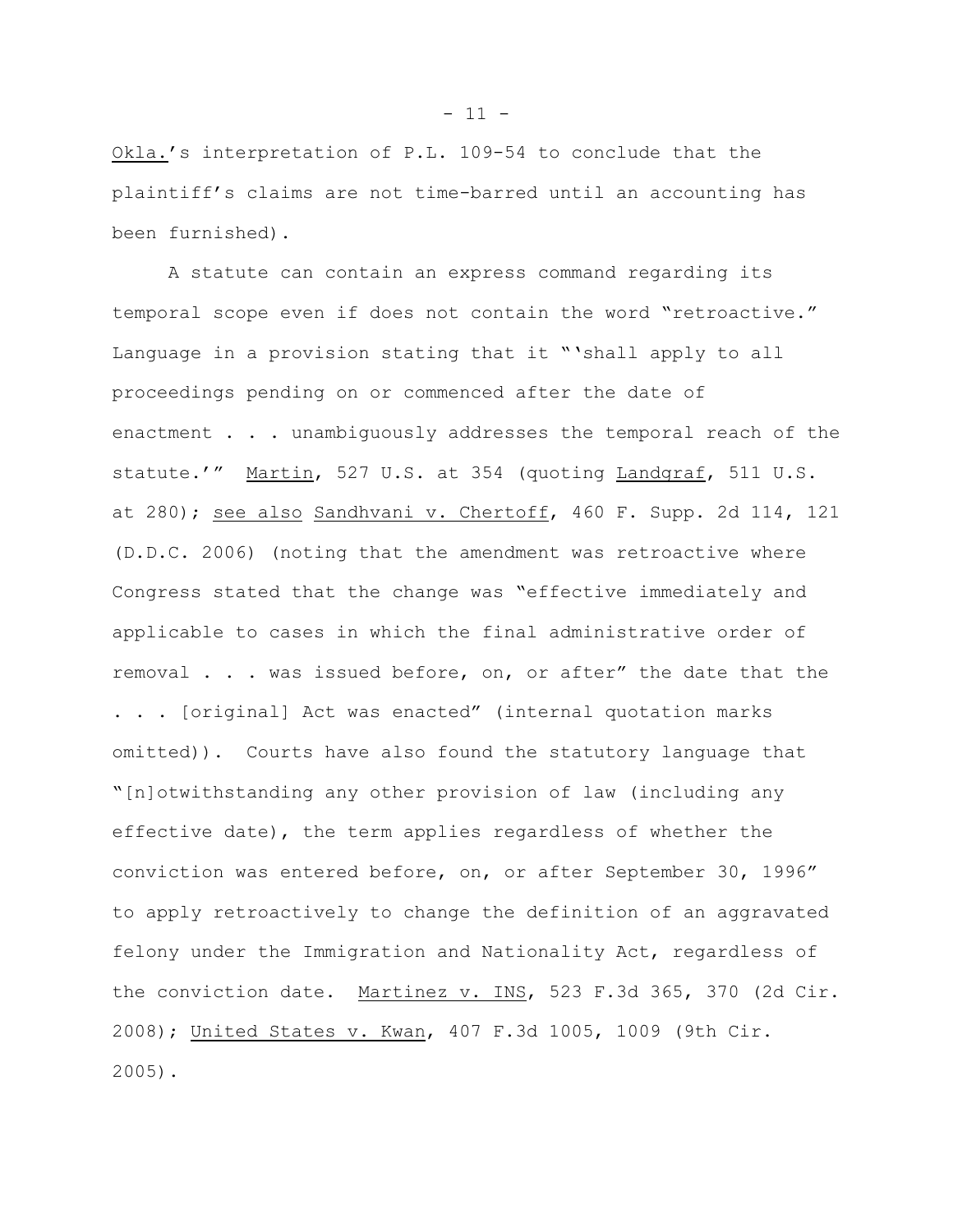P.L. 108-108 uses comparable language addressing its temporal scope, at least with respect to the claim at issue in this case, which was pending at the time Congress enacted the provision. The phrase "notwithstanding any other provision of law" operates "to supersede all other laws[, and] '[a] clearer statement is difficult to imagine.'" Liberty Mar. Corp. v. U.S., 928 F.2d 413, 416 (D.C. Cir. 1991) (quoting Crowley Carribean Transp., Inc. v. United States, 865 F.2d 1281, 1283 (D.C. Cir. 1989)) (second alteration in original). The "notwithstanding" language suggests that the trust fund provision was intended to supercede any contradictory statutory provisions, including 28 U.S.C. § 2401(a), which states that "every civil action commenced against the United States shall be barred unless the complaint is filed within six years after the right of action first accrues." 28 U.S.C. § 2401(a). Taken with the "notwithstanding" language, P.L. 108-108's phrase "shall not commence to run" can be read to supercede  $\frac{1}{2}$  2401(a)'s time bar, thus not triggering the limitations clock for a cause of action for trust fund losses or mismanagement "until the affected tribe or individual Indian has been furnished with an accounting of such funds from which the beneficiary can determine whether there has been a loss." Pub. L. No. 108-108, 117 Stat. 1241, 1263.

Of great importance here is that P.L. 108-108 applies "to any claim in litigation pending on the date of the enactment of this Act." Plaintiffs filed their claim in 2002. When Congress

- 12 -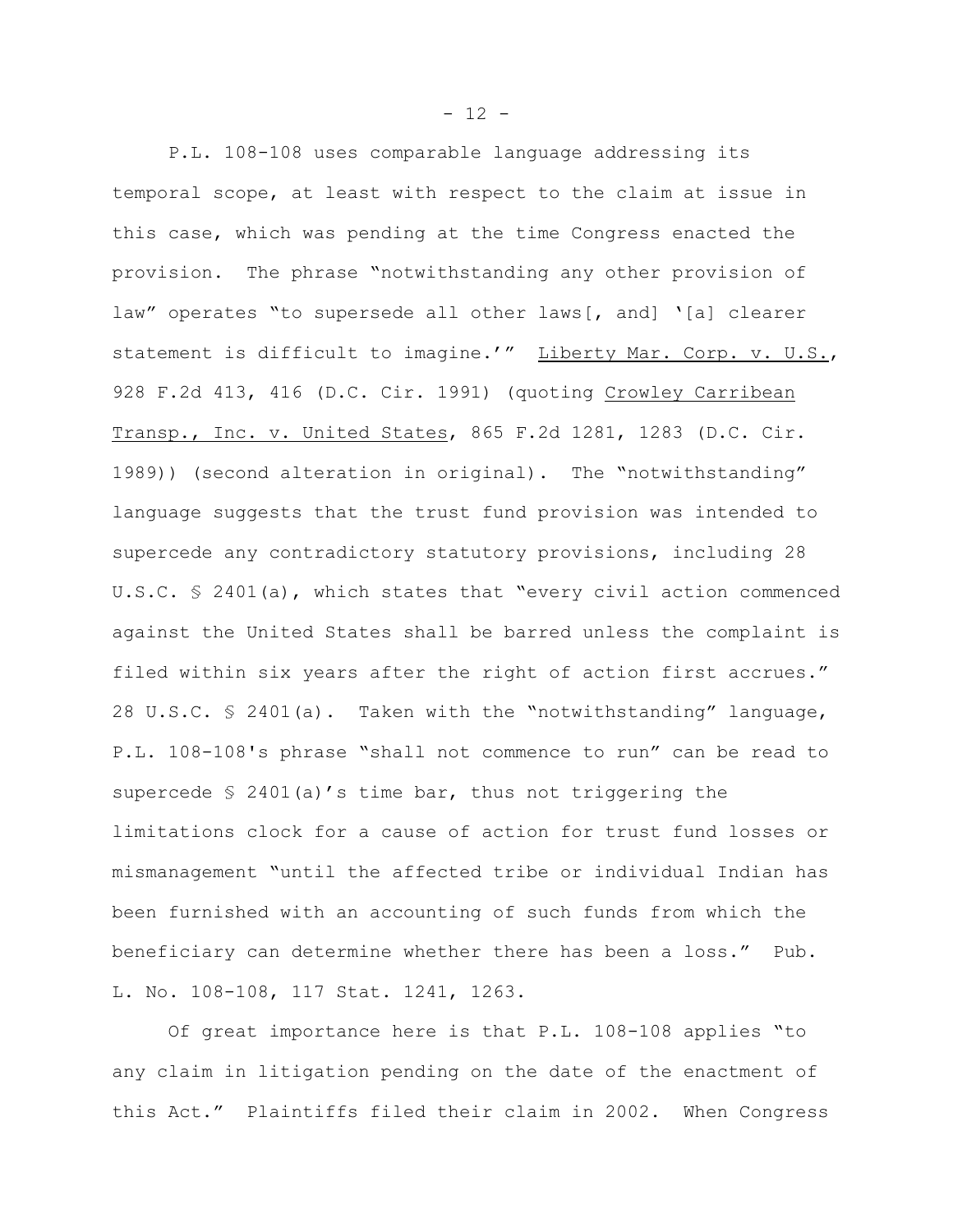enacted P.L. 108-108 in 2003, the plaintiffs' claim was pending in litigation. Therefore, the statute of limitations "shall not commence to run" on the claim until the plaintiffs have been furnished with an accounting. Even though the language does not contain an explicit directive to revive stale claims, it is identical to the language that the Supreme Court hypothesized would indicate an express command for retroactive application in Martin and Landsgraf. Whether the statutory language applies to stale claims for which no suit was pending when P.L. 108-108 was enacted is an issue that need not be reached here, but Congress has left no ambiguity that the provision applies retroactively with respect to claims pending in litigation when P.L. 108-108 was enacted. See United States v. Zacks, 375 U.S. 59, 65-67 (1963) (holding that Congress retroactively reopens claims otherwise barred by the statute of limitations when it creates a "grace period" during which the claims can be brought).

Even assuming that no firm conclusion of retroactivity could be drawn in construing the language in P.L. 108-108, applying this provision as plaintiffs suggest would have retroactive effect, and Congress has manifested its intent to overcome the presumption against retroactive legislation. The plaintiffs base their claim on the termination of trust status and resulting asset distribution that took place in the 1950s and 1960s. "Any such claim accrued in 1961 when Interior repudiated its trust relationship with Felter and the other 'mixed-blood' Utes. . . ."

- 13 -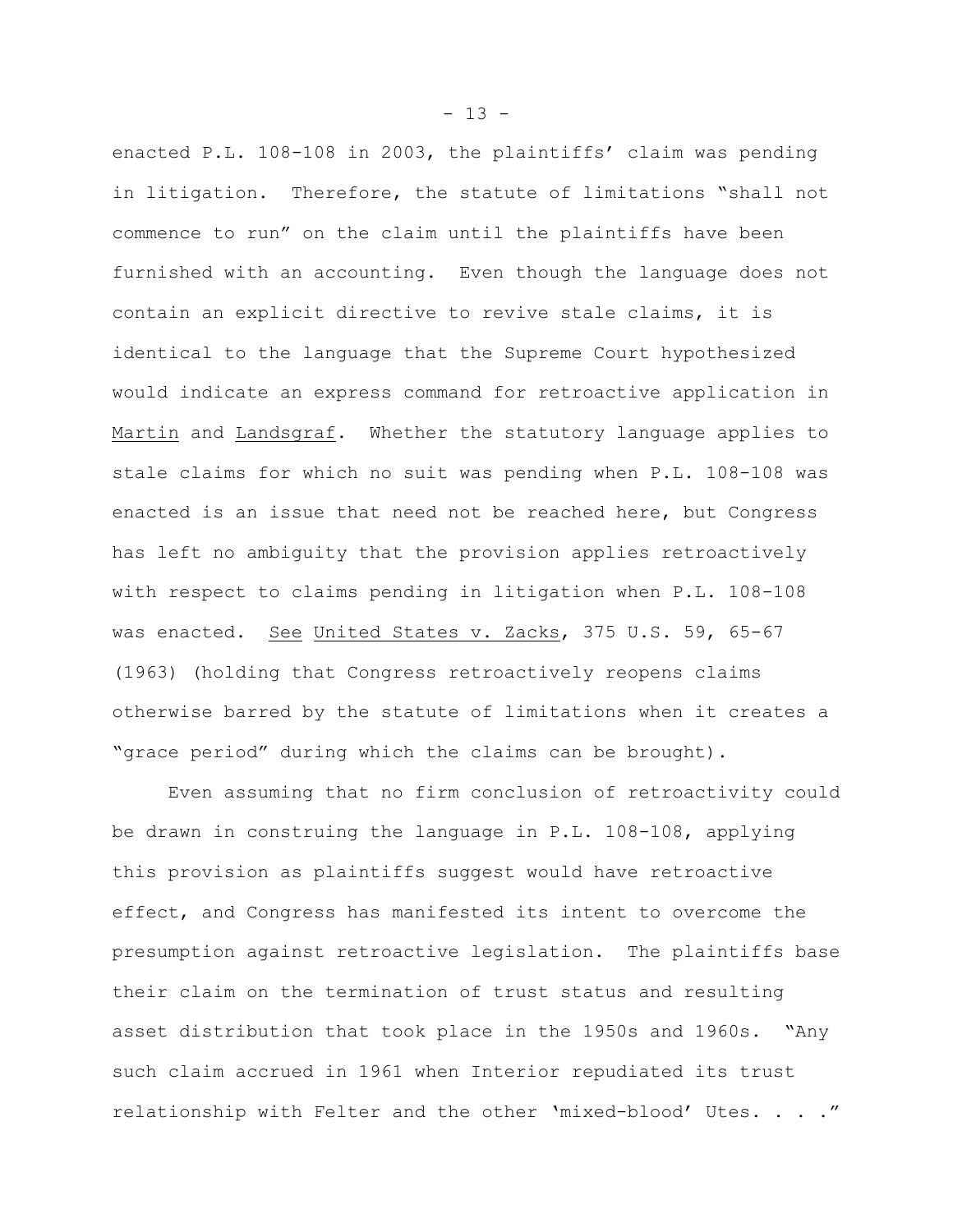Felter, 473 F.3d at 1259. Adopting the plaintiffs' interpretation of the provision would revive these claims, which the six-year limitations period in § 2401(a) barred in 1967. See Hughes Aircraft Co., 520 U.S. at 950 (1997) (describing a cause of action as "moribund" after "the pre-existing period of limitations has expired"). The statute would have a retroactive effect under the plaintiffs' interpretation because the defendants, whose duty, if any, to provide plaintiffs with an accounting ended in 1967, would once again owe the plaintiffs this same duty. See Altmann, 541 U.S. at 694.

Legislative history reveals that Congress intended this retroactive effect. While P.L. 108-108 was passed in 2003, the original version of this Indian trust fund provision was passed in 1990. Cobell, 30 F. Supp. 2d at 43 n.20. The legislative history of the original 1990 trust fund provision reflected an intent to

extend the statute of limitations with relation to Indian trust fund management. Since the audit and [reconciliation] of such funds, as directed by the Committee, will require at least 5 years to complete, it is possible that the statute of limitations for any significant discrepancies uncovered during this process may have expired by the time such audits are completed. Therefore, the Committee has agreed to provide this extension in order to protect the rights of the tribes and individuals involved should such protection prove necessary.

S. Rep. No. 101-534 (1990). Congress' apparent concern at this time was for claims accruing because of discrepancies uncovered during the audit and reconciliation process. Later, in the 1993

 $- 14 -$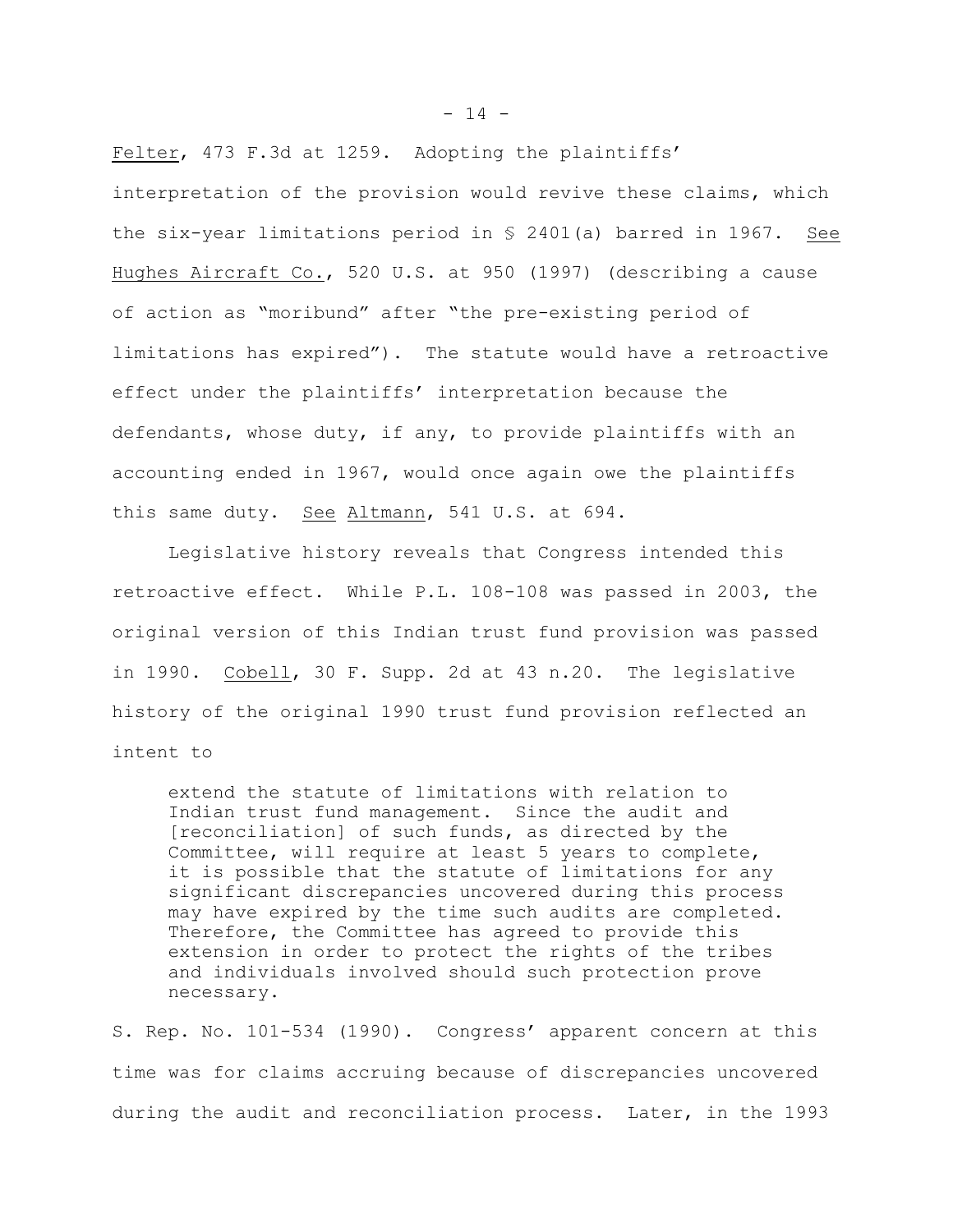version, Congress amended this provision to add "any claim in litigation pending on the date of this Act[,]" which "clarif[ied] that cases in litigation are included under the language." H.R. Rep. No. 103-158 (1993); see also Cobell, 30 F. Supp. 2d at 44 n.23 (citing Department of the Interior and Related Agencies Appropriations Act, Pub. L. No. 103-138, 107 Stat. 1379, 1391 (1993)). The extension of the limitations period in 1993 would "protect the rights of tribes and individuals[,]" and clarified that "cases in litigation are included under the language." H.R. Rep. No. 103-158. The 1993 version of the trust fund provision has been included in subsequent appropriations acts, Cobell, 30 F. Supp. 2d at 43 n.20., including the Omnibus Appropriations Act, 2009, P.L. 11-8, 2009 HR 1105. This legislative history reaffirms the conclusion reached from a plain reading of P.L. 108-108 –– it revives claims that were stale at the time of the previous provision's passage but were "in litigation pending" when Congress passed it in 2003.

II. COLLATERAL ESTOPPEL

The defendants argue that even if P.L. 108-108 revives the plaintiffs' claim for an accounting, the claim is barred by collateral etoppel. (Defs.' Renewed Mem. at 12 n.8; Defs.' Suppl. Mem. in Supp. of Defs.' Renewed Mot. to Dis. at 6-12.) Judgments have preclusive effects, foreclosing relitigation of claims and issues that parties have already had a full and fair opportunity to litigate. Taylor v. Sturgell, 128 S. Ct. 2161,

 $- 15 -$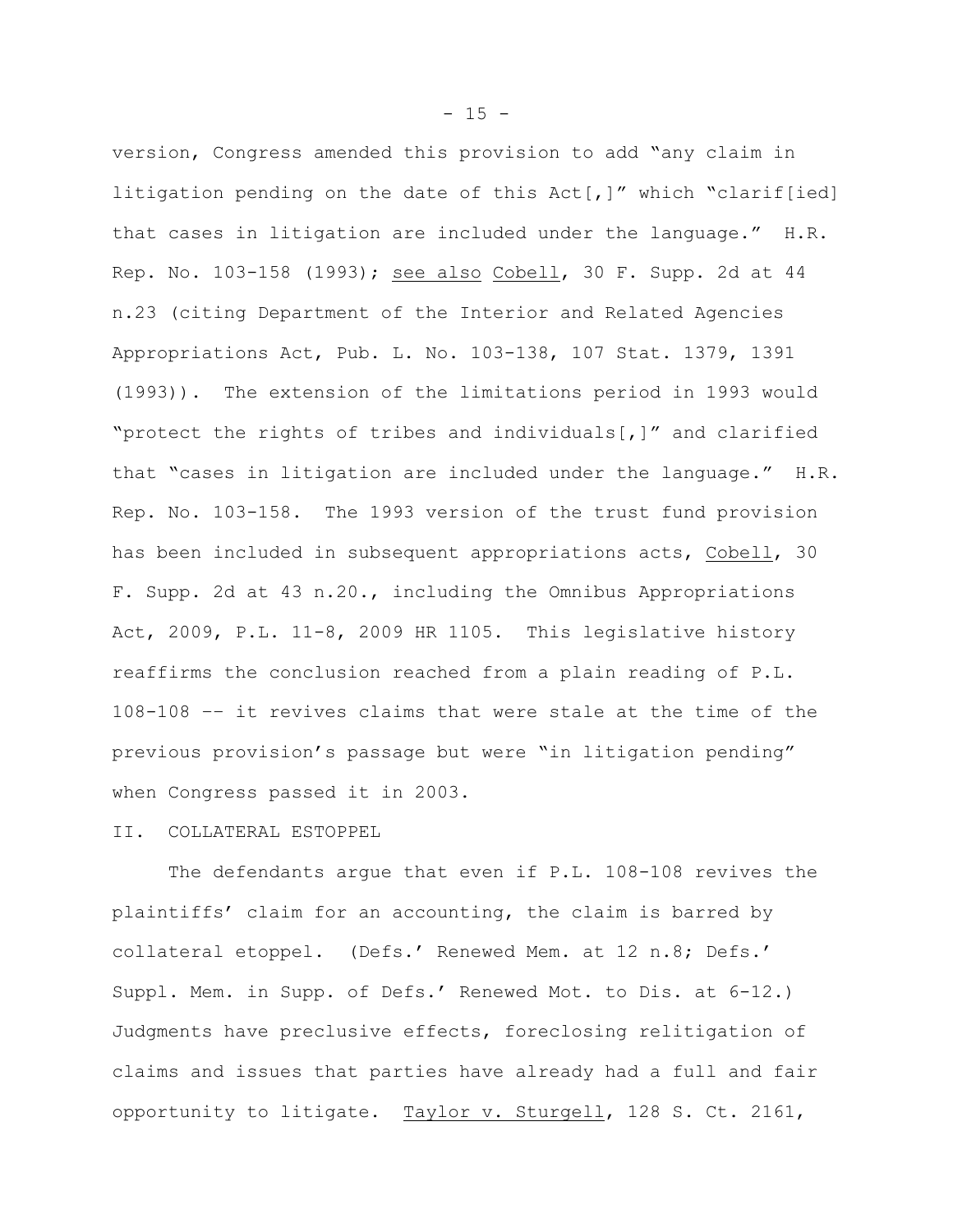2171 (2008). It has been "long recognized that '[p]ublic policy dictates that there be an end of litigation; that those who have contested an issue shall be bound by the result of the contest; and that matters once tried shall be considered forever settled as between parties.'" Federated Dep't Stores, Inc. v. Moitie, 452 U.S. 394, 401 (1981) (alteration in original) (quoting Baldwin v. Traveling Men's Ass'n, 283 U.S. 522, 525 (1931)).

Congress may waive the preclusive effect of a "prior judgment entered in the Government's favor on a claim against the United States." United States v. Sioux Nation, 448 U.S. 371, 397 (1980). In Sioux Nation, the Supreme Court rejected a separation of powers challenge to the constitutionality of a statutory provision that required the Court of Claims to rehear a claim it previously had rejected. Id. at 391. The provision stated that "[n]otwithstanding any other provision of law, . . . the Court of Claims shall review [the claim] on the merits, without regard to the defense of res judicata or collateral estoppel[.]" 92 Stat. 153. The Court held that the provision did not raise separation of powers concerns as it did not reduce the Court of Claims' earlier judgment to an advisory opinion, and it did not prescribe a rule for decision for the Court of Claims that would have undermined its adjudicatory function. Sioux Nation 448 U.S. at 391, 406 (citing Hayburn's Case, 2 U.S. 408 (1792), and United States v. Klein, 80 U.S. 128 (1871)). However, given the separation of powers concerns inherent in Congress ordering

 $- 16 -$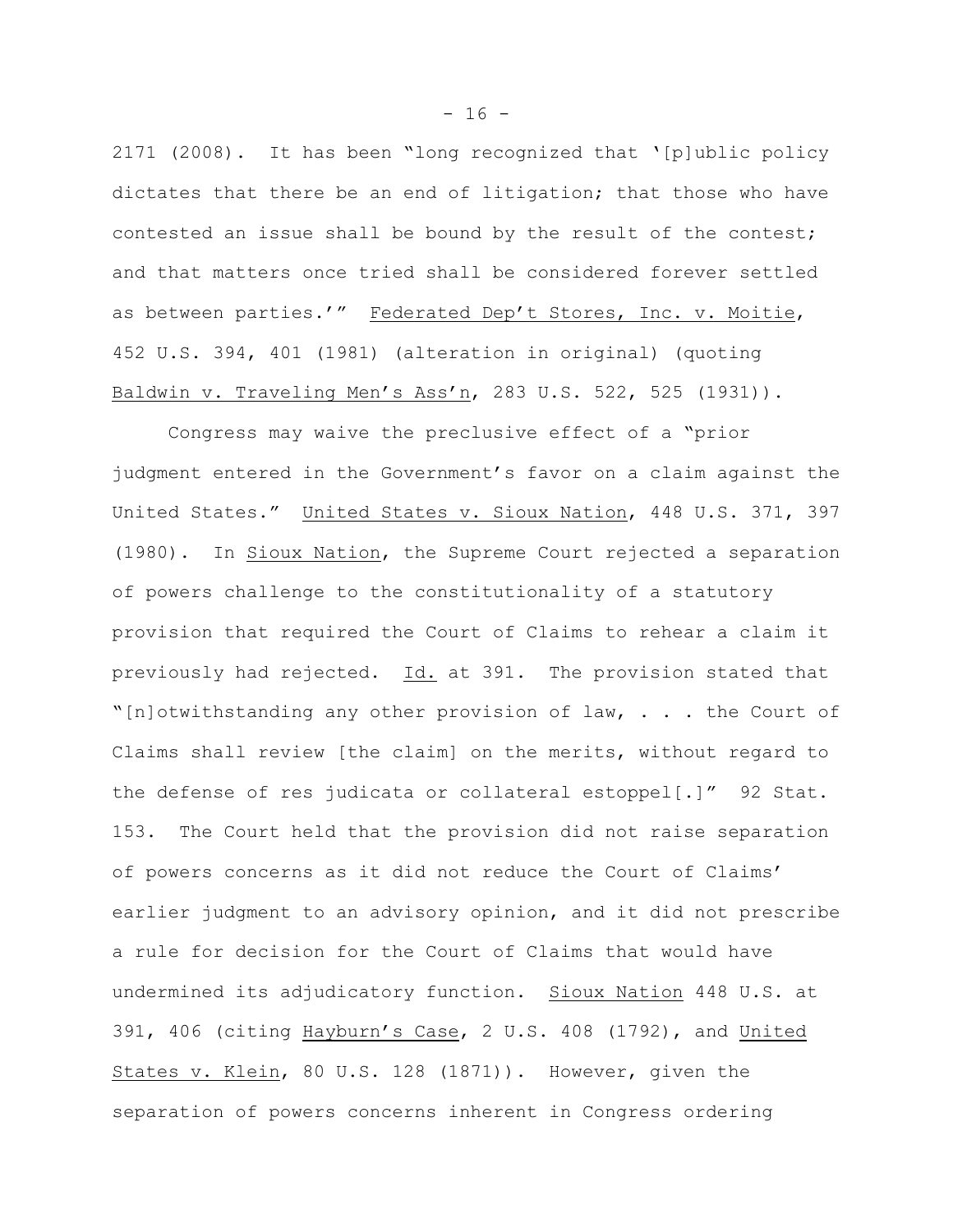federal courts to revisit judgments previously thought final, the Supreme Court has since suggested that parties' ability to waive the preclusive effect of prior judgments is limited. See Plaut v. Spendthrift Farm, Inc., 514 U.S. 211, 231 (1995) (noting that while "waivers of res judicata [by litigants] are [not] always impermissible, . . . waivers of res judicata need not always be accepted"); see also Commodity Futures Trading Comm'n v. Schor, 478 U.S. 833, 851 (1986) (stating that when "Article III limitations are at issue, notions of consent and waiver [by parties] cannot be dispositive because the limitations serve institutional interests that the parties cannot be expected to protect").

Because the prospect of waiving the preclusive effects of a prior judgment raises serious constitutional questions with respect to a court's Article III powers, statutes should be construed, if possible, not to have this effect. See Machinists v. Street, 367 U.S. 740, 749-50 (1961) (noting that "if a serious doubt of constitutionality is raised, it is a cardinal principle that this Court will first ascertain whether a construction of the statute is fairly possible by which the question may be avoided") (internal quotation marks omitted). Unlike the statute at issue in Sioux Nation, which referred specifically to the defenses of res judicata and collateral estoppel, P.L. 108-108 is capable of a construction that does not have the potential effect of reducing an Article III court's decision to an advisory

 $- 17 -$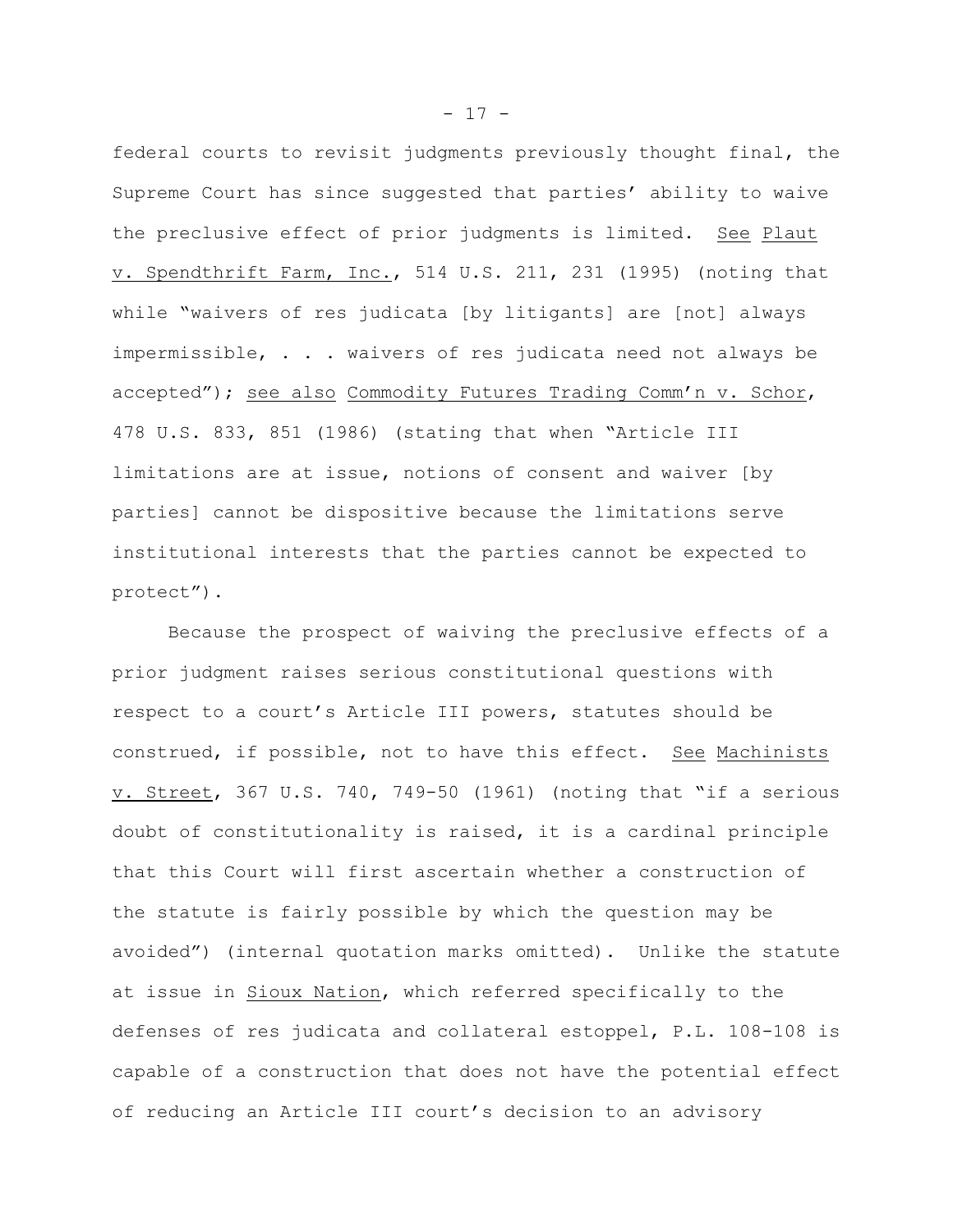opinion or undermining a court's adjudicative function. Even though it applies "notwithstanding any other provision of law," P.L. 108-108 does not specifically or unequivocally waive the preclusive effect of prior judgments. Accordingly, "notwithstanding any other provision of law" should not be construed to allow plaintiffs to bring their claim for an accounting if a prior decision forecloses that possibility. See NLRB v. Catholic Bishop of Chicago, 440 U.S. 490, 500 (1979) (noting that when a particular interpretation of a statute would raise separation of powers questions, "there must be present the affirmative intention clearly expressed" to adopt that interpretation).

Collateral estoppel "forecloses 'successive litigation of an issue of fact or law actually litigated and resolved in a valid court determination essential to the prior judgment,' even if the issue recurs in the context of a different claim." Taylor, 128 S. Ct. at 2171 (quoting New Hampshire v. Maine, 532 U.S. 742, 748 (2001)). "'When an issue of fact or law is actually litigated and determined by a valid and final judgment, and the determination is essential to the judgment, the determination is conclusive in a subsequent action between the parties, whether on the same or a different claim.'" Consolidated Edison Co. of N.Y. v. Bodman, 449 F.3d 1254, 1258 (D.C. Cir. 2006) (quoting Fogg v. Ashcroft, 254 F.3d 103, 111 (D.C. Cir. 2001)). The party against whom issue preclusion is invoked must have had an incentive to

- 18 -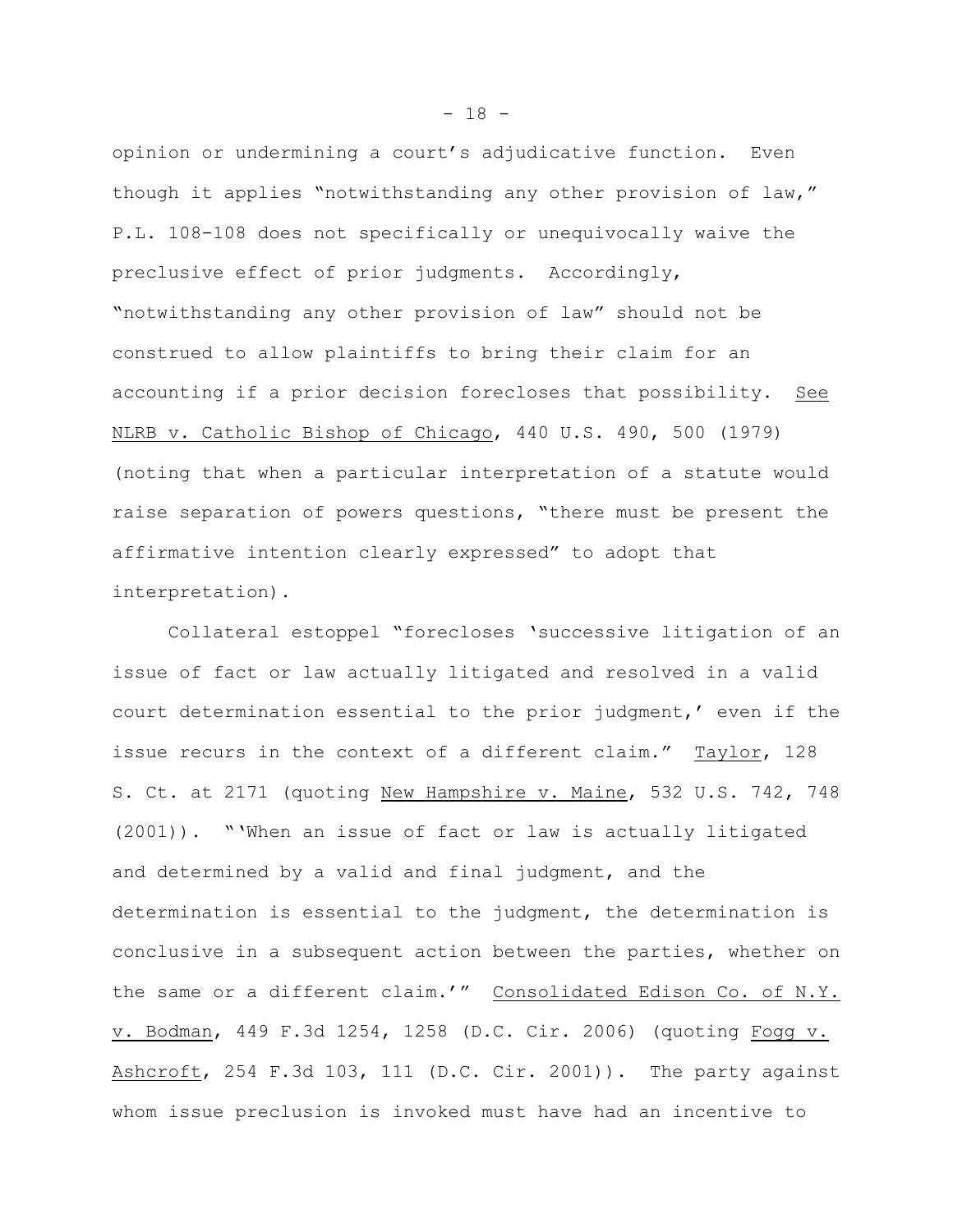fully litigate the issue in the first proceeding, so that preclusion does not "work a basic unfairness to the party bound by the first determination". Yamaha Corp. of America v. United States, 961 F.2d 245, 254 (D.C. Cir. 1992). Although collateral estoppel typically operates to bind the parties to the previous suit only, it may also bind a nonparty if the issue was decided in a suit brought by a party acting as "a fiduciary representative for the beneficial interest of the nonpart[y]." Sea-Land Servs. v. Gaudet, 414 U.S. 573, 593 (1974).

The plaintiffs claim that they are entitled to an accounting because the defendants mismanaged trust funds to which the plaintiffs assert they are entitled. (Am. Compl. ¶¶ 106-12.) This claim rests on the premise that the defendants are "charged with carrying out the trust obligations of the United States" (id. ¶ 109), as the defendants could not have mismanaged assets for which they were not responsible. Although the Secretary of the Interior's proclamation, published in the Federal Register in 1961 as provided for in the UPA, purported to terminate the federal trust relationship to mixed-blood property, 26 Fed. Reg. 8042-03, the plaintiffs assert that the termination was ineffective because the UPA was never implemented as intended by Congress. (Id.)

However, in Affiliated Ute Citizens, the Supreme Court recognized that the UPA had been implemented as intended by Congress. The UPA authorized the mixed-bloods to organize and

- 19 -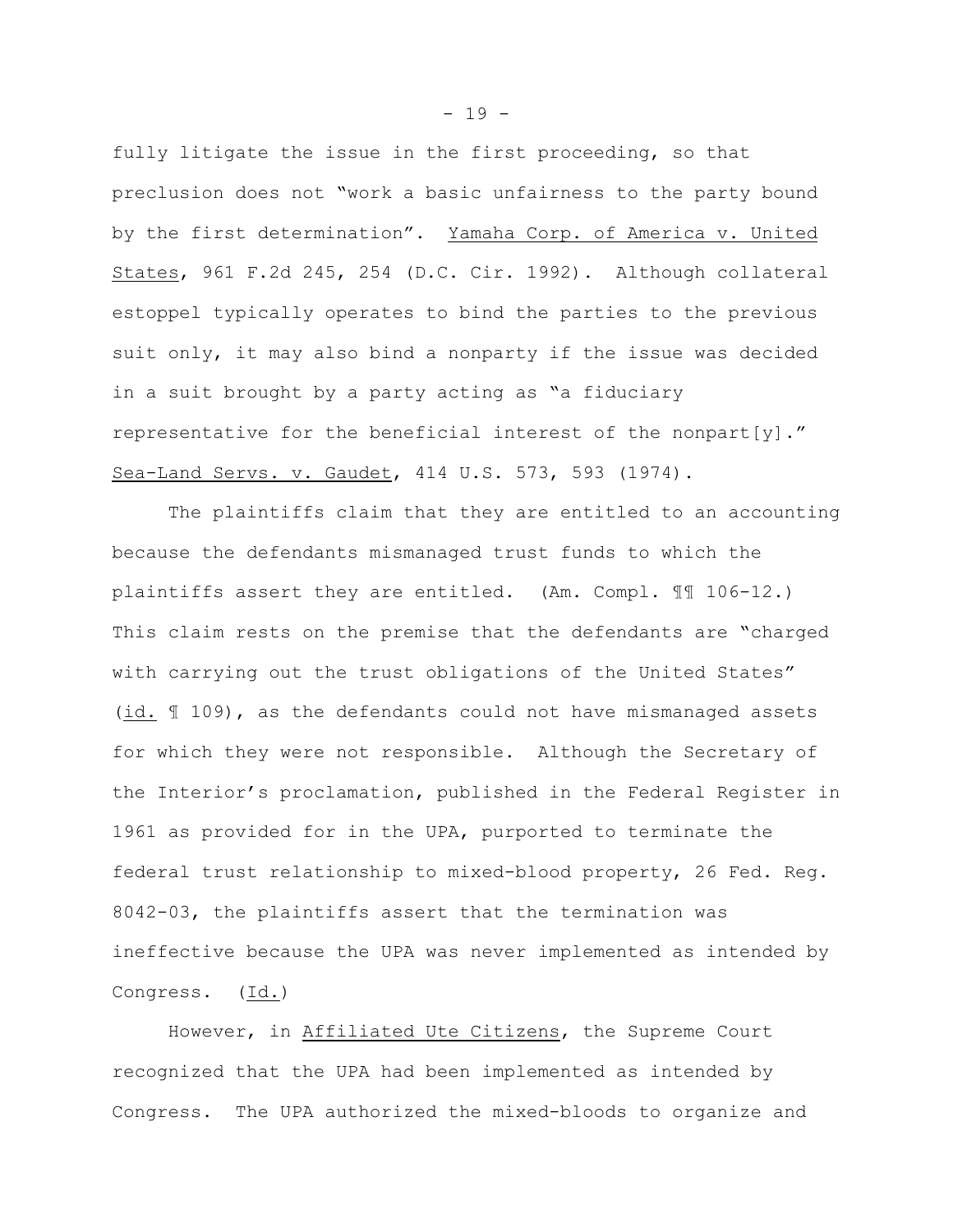adopt a constitution. 25 U.S.C. § 677e. Under this provision, the mixed-bloods organized an unincorporated association, the Affiliated Ute Citizens of the State of Utah ("AUC"). Affiliated Ute Citizens, 406 U.S. at 135-36. The UPA also authorized the mixed-bloods to select "authorized representatives with power 'to take any action that is required by [the UPA] to be taken by the mixed-blood members as a group[.]'" Id. at 135 (quoting 25 U.S.C. § 677e). Under this provision, the mixed-bloods incorporated the Ute Distribution Corporation ("UDC") to manage the indivisible assets of the mixed-bloods, and the UDC issued shares of stock. Id. at 136. Eighty-five mixed-bloods sold their shares and then sued various defendants involved in the transaction, including the United States, claiming that the sale violated the Securities and Exchange Act of 1934. Id. at 144-45. The Supreme Court granted certiorari in the securities case, Reyos v. United States, 431 F.2d 1337 (10th Cir. 1970), and consolidated it with a related case in which the Court had also granted certiorari, Affiliated Ute Citizens v. United States, 431 F.2d 13490 (10th Cir. 1970), which raised the issue of whether the UDC or the AUC was the authorized representative of the mixed-bloods for the purpose of distributing pro-rata shares of a mixed-blood mineral interest. Affiliated Ute Citizens, 406 U.S. at 141. The Court held that the 1961 proclamation by the Secretary had terminated federal control over the divisible mixed-blood assets, which included shares of the UDC stock, and

 $- 20 -$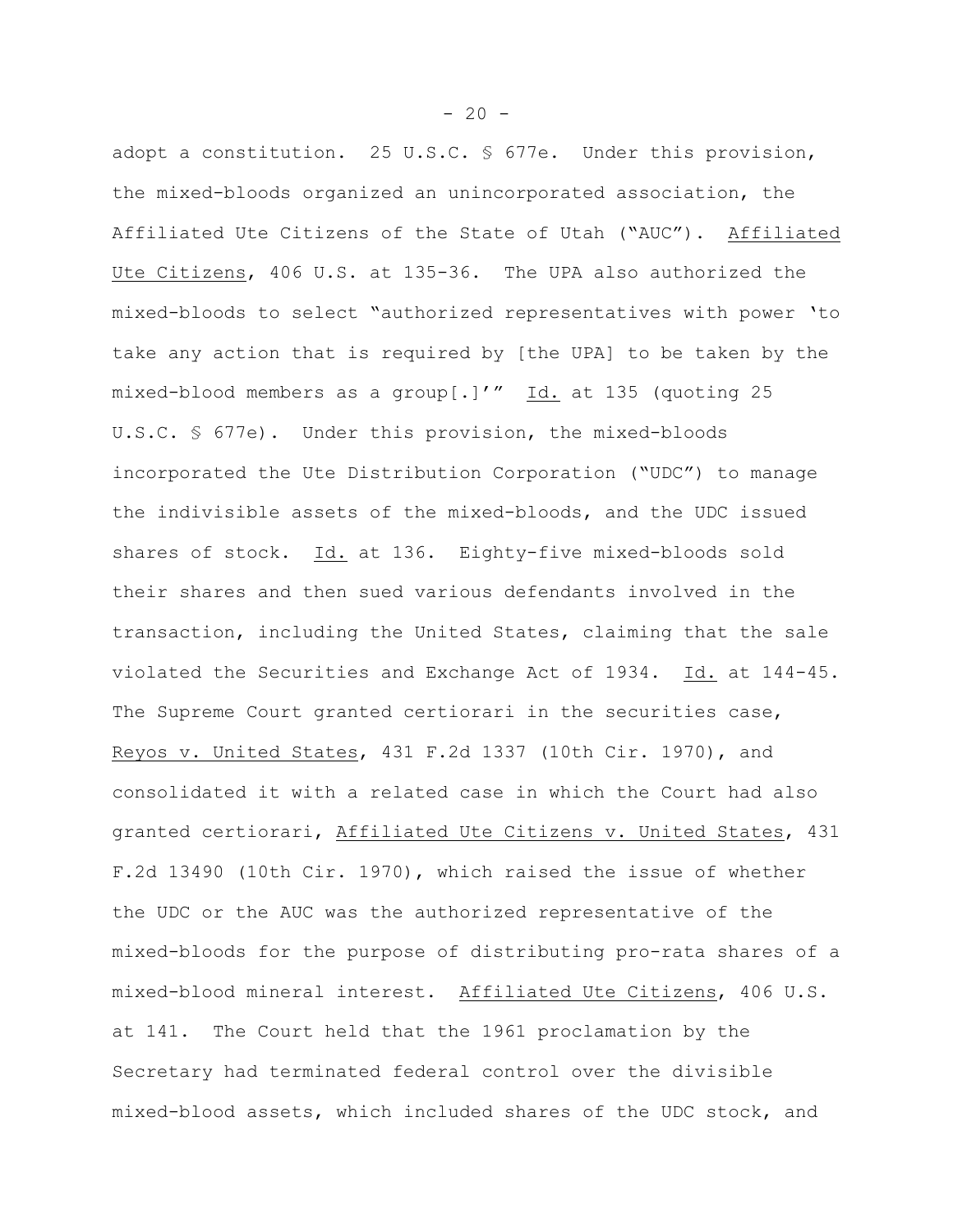that the United States could not be held liable for failing to restrain the sale because "there was no remaining governmental authority over those shares." Id. at 150.

This holding resolved the issue the plaintiffs are now attempting to litigate. In the present case, the plaintiffs claim that the UPA did not terminate the government's trust obligations over the ICC judgment. Affiliated Ute Citizens determined that the UPA did effectively terminate the federal trust status of the mixed-blood divisible assets, and this certainly includes their share of the ICC judgment –– an amount in dollars that the mixed-bloods could separate and distribute as they saw fit. The parties actually litigated this issue in Affiliated Ute Citizens, and the Supreme Court actually decided it. The determination was essential to the judgment, as there was no other basis upon which the court could have concluded that the United States was not liable for failing to restrain the sale, and this gave the plaintiffs an incentive to fully litigate the issue at the time.

"Generally speaking, one whose interests were adequately represented by another vested with the authority of representation is bound by [a previous] judgment, although not formally a party to the litigation." Ellentuck v. Klein, 570 F.2d 414, 425-26 (2d Cir. 1978) (quoting Expert Elec., Inc. v. Levine, 554 F.2d 1227, 1233 (2d Cir. 1977). AUC brought suit in Affiliated Ute Citizens "as representative of its 490 mixed-blood

 $- 21 -$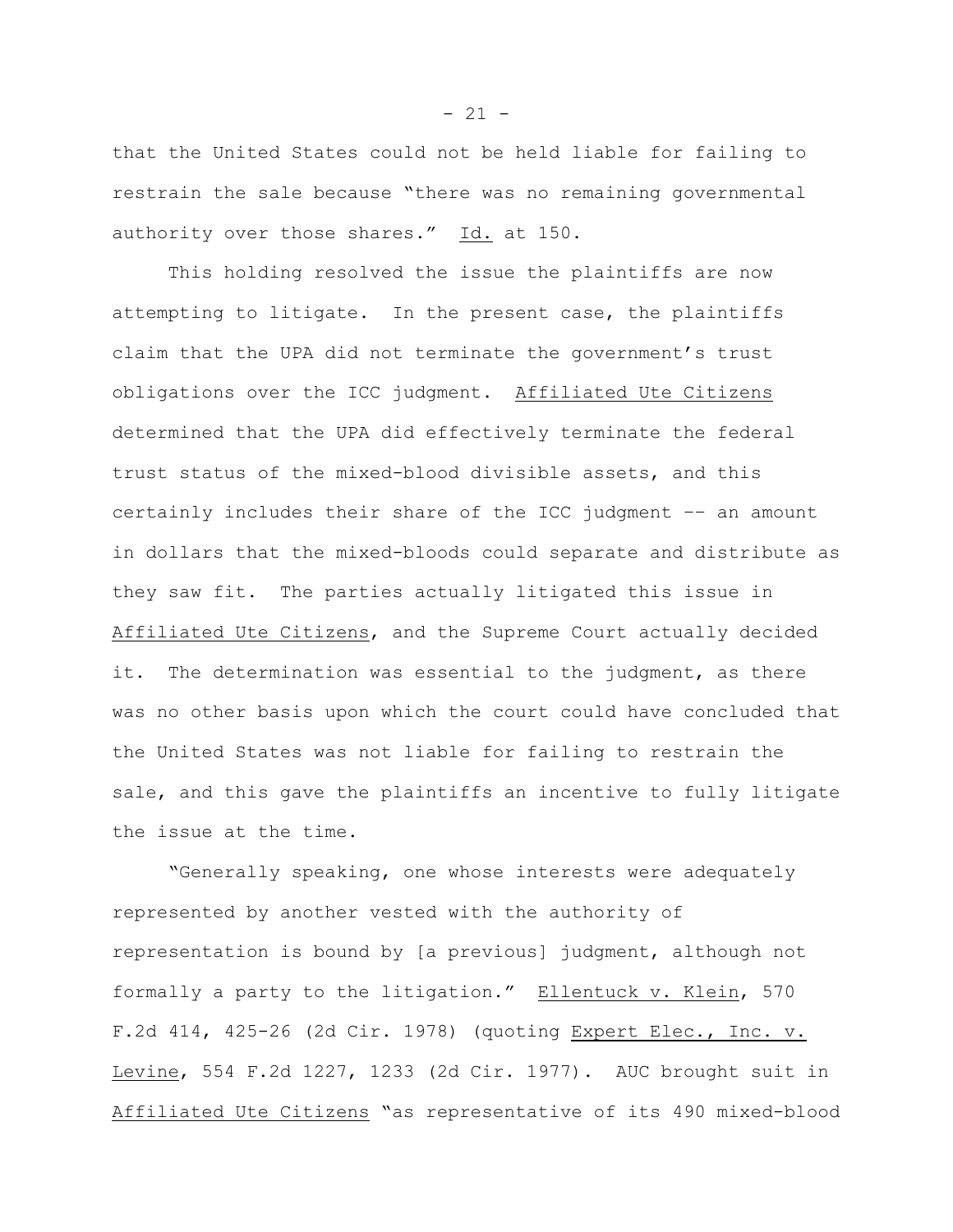members[.]" 406 U.S. at 139. As mixed-bloods or descendants of mixed bloods, the plaintiffs in this case are in privity with AUC, as they had their interests adequately represented by AUC in Affiliated Ute Citizens, since any judgment in AUC's favor would have conferred a financial benefit on each of its members.<sup>5</sup> Although AUC was not a named plaintiff in the companion Reyos case, all the plaintiffs in that case were members of AUC, the same lawyer represented the parties in both of the cases, and AUC funded the Reyos suit. Murdock v. Ute Indian Tribe of Uintah and Ouray Reservation, 975 F.2d 683, 689 (10th Cir. 1992). The Tenth Circuit, in determining that Affiliated Ute Citizens collaterally estopped mixed-blood plaintiffs from contesting that the UDC was the authorized representative of the mixed-bloods for the purpose of managing indivisible Ute assets, concluded from these interconnections that the "AUC was in privity with the *Reyos* plaintiffs." Id. The plaintiffs here, then, are bound by the

 $5$  There are certain individual plaintiffs named in the complaint who were neither mixed-bloods nor descended from mixedbloods. To the extent that these plaintiffs were not in privity with the AUC, which only purported to represent the interests of the 490 mixed-bloods in Affiliated Ute Citizens, such that these plaintiffs are not bound by the court's determination that the government's trust obligations over the ICC judgment had been terminated, the complaint will be dismissed with respect to them under Fed. R. Civ. P. 12(b)(1) for lack of subject matter jurisdiction. These plaintiffs lack standing because they are not owed any part of the mixed-blood share of the ICC judgment and cannot allege an injury-in-fact that would be redressed by an accounting of the portion of the judgment owed to the mixedbloods. See Wright v. Foreign Serv. Grievance Bd., 503 F. Supp. 2d 163, 171 (D.D.C. 2007).